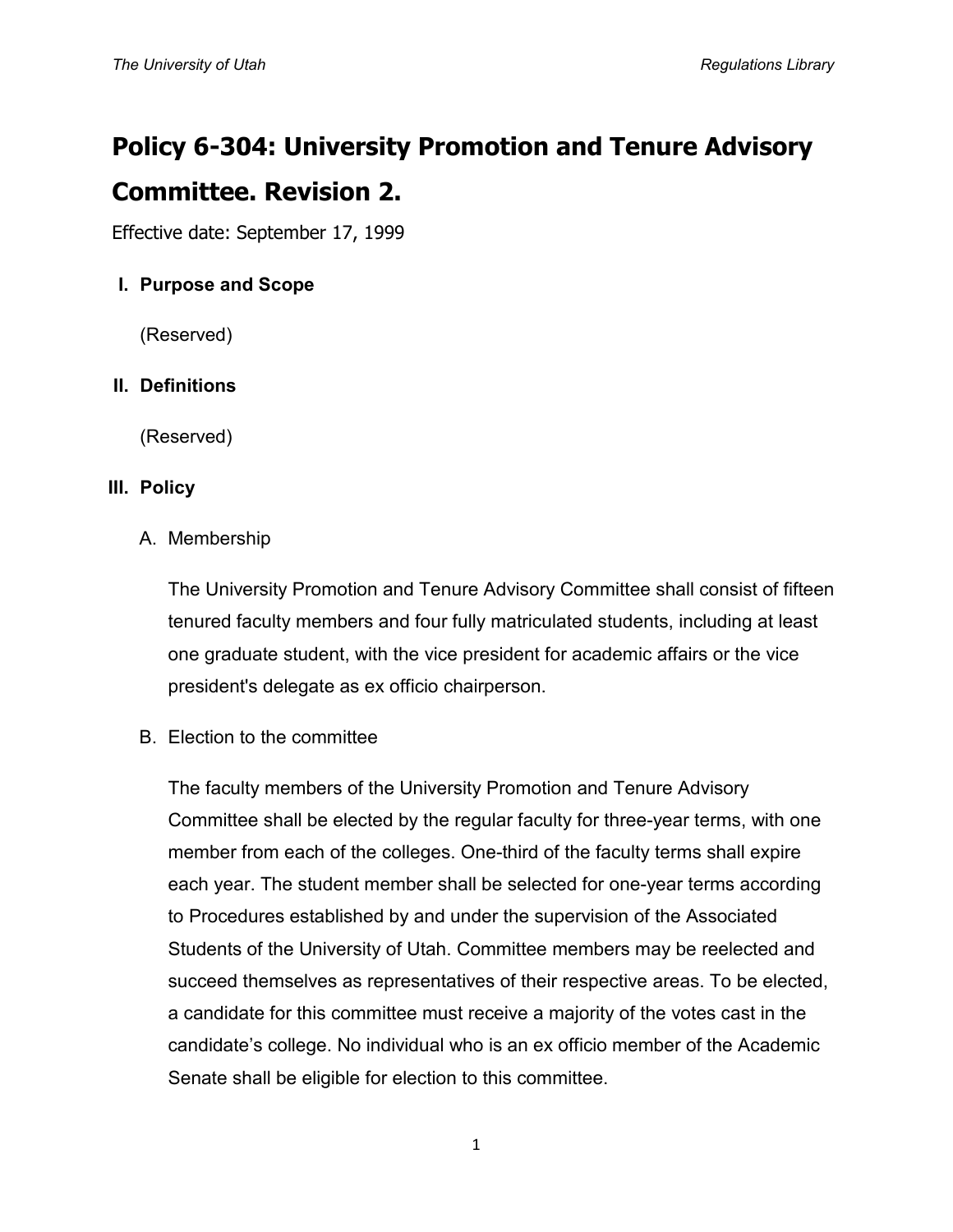#### C. Appointment of alternates

The Personnel and Elections Committee of the Academic Senate shall appoint an alternate to function in the place of any elected member of the committee who resigns or will be absent from the university for one or more semesters, or expects to be absent for such a period. If a duly elected member returns to the university, that member shall assume the committee position and serve out the balance of the term.

#### D. Disqualification

No committee member shall be present during the consideration of any case from a department with which the committee member is associated as a faculty member or a student major, or for any case in which the committee member has been involved in the sequence of review. In addition, committee members shall decline to participate in the consideration of any case in which they have a personal bias or interest which would preclude their making a fair and objective decision.

#### E. Duties

- 1. Case Review. The University Promotion and Tenure Advisory Committee shall perform such duties as may be required under the provisions of [Policy 6-](http://regulations.utah.edu/academics/6-303.php) [303,](http://regulations.utah.edu/academics/6-303.php) III-H & K, and [Policy 6-003,](http://regulations.utah.edu/academics/6-003.php) III-Section 2-C.
- 2. Standards. The University Promotion and Tenure Advisory Committee shall receive and review the annual report of the RPT Standards and Review Committee relevant to departmental standards, and, based on its experience with given departments' standards, may recommend that the committee review the standards of a department.

# F. Recommendations

The recommendations of the University Promotion and Tenure Advisory Committee will be submitted to the cognizant vice president.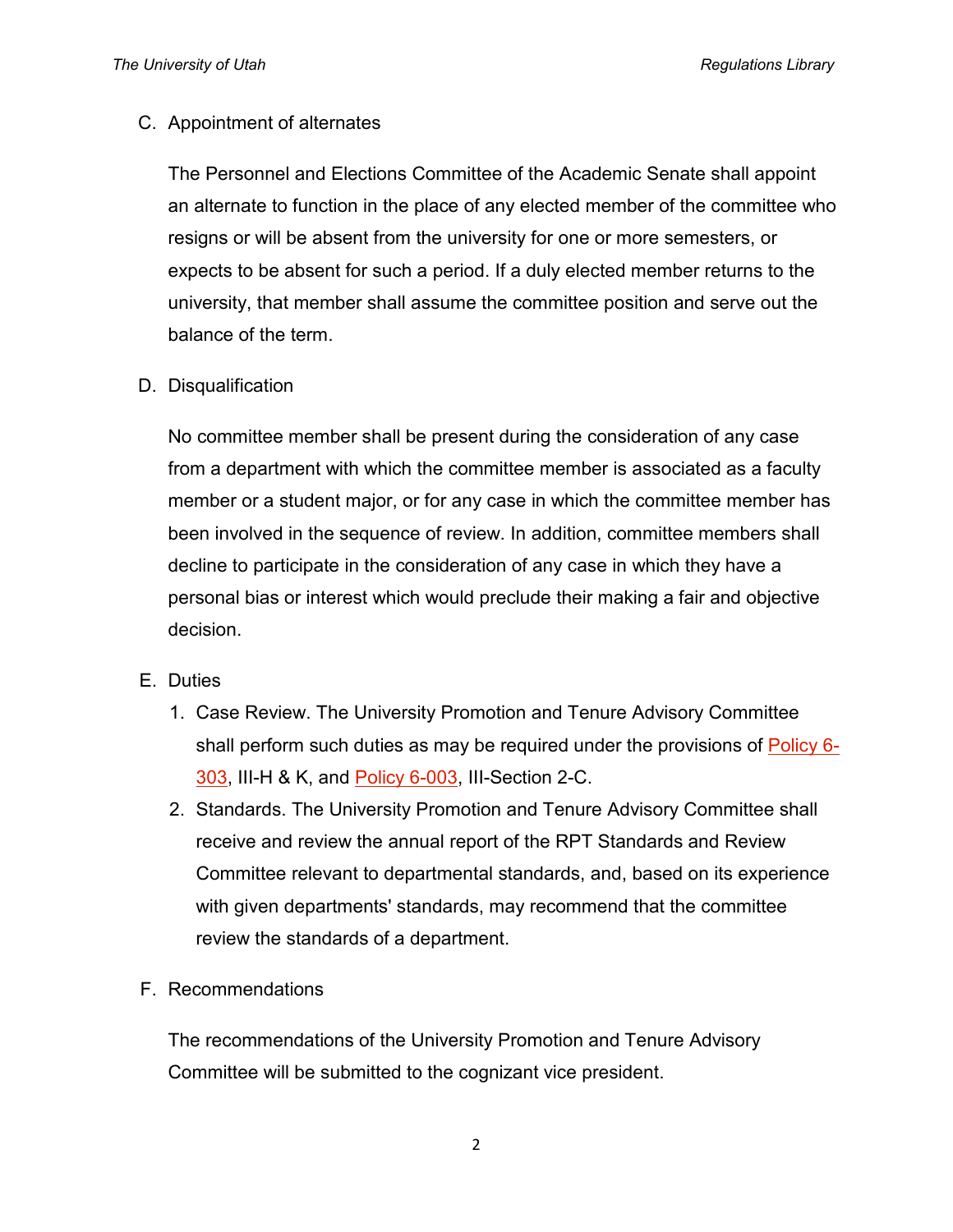## **IV. Rules, Procedures, Guidelines, Forms and other Related Resources**

- A. Rules
- B. Procedures
- C. Guidelines
- D. Forms
- E. Other related resource materials

#### **V. References**

(Reserved)

#### **VI. Contacts**

The designated contact officials for this Regulation are

- A. Policy Owners (primary contact person for questions and advice): Associate Vice President for Faculty and the Associate Vice President for Health Sciences.
- B. [Policy Officers:](http://regulations.utah.edu/info/index.php) Sr. Vice President for Academic Affairs and the Sr. Vice President for Health Sciences

# **VII. History**

Editorially revised to remove gendered language on April 11, 2022.

Editorially changed 1/19/2010 - Title changed to include the word "University."

Approved: Academic Senate 3/1/99

Approved: Board of Trustees 9/17/99

Approved: Academic Senate 5/3/99

Approved: Board of Trustees 5/17/99